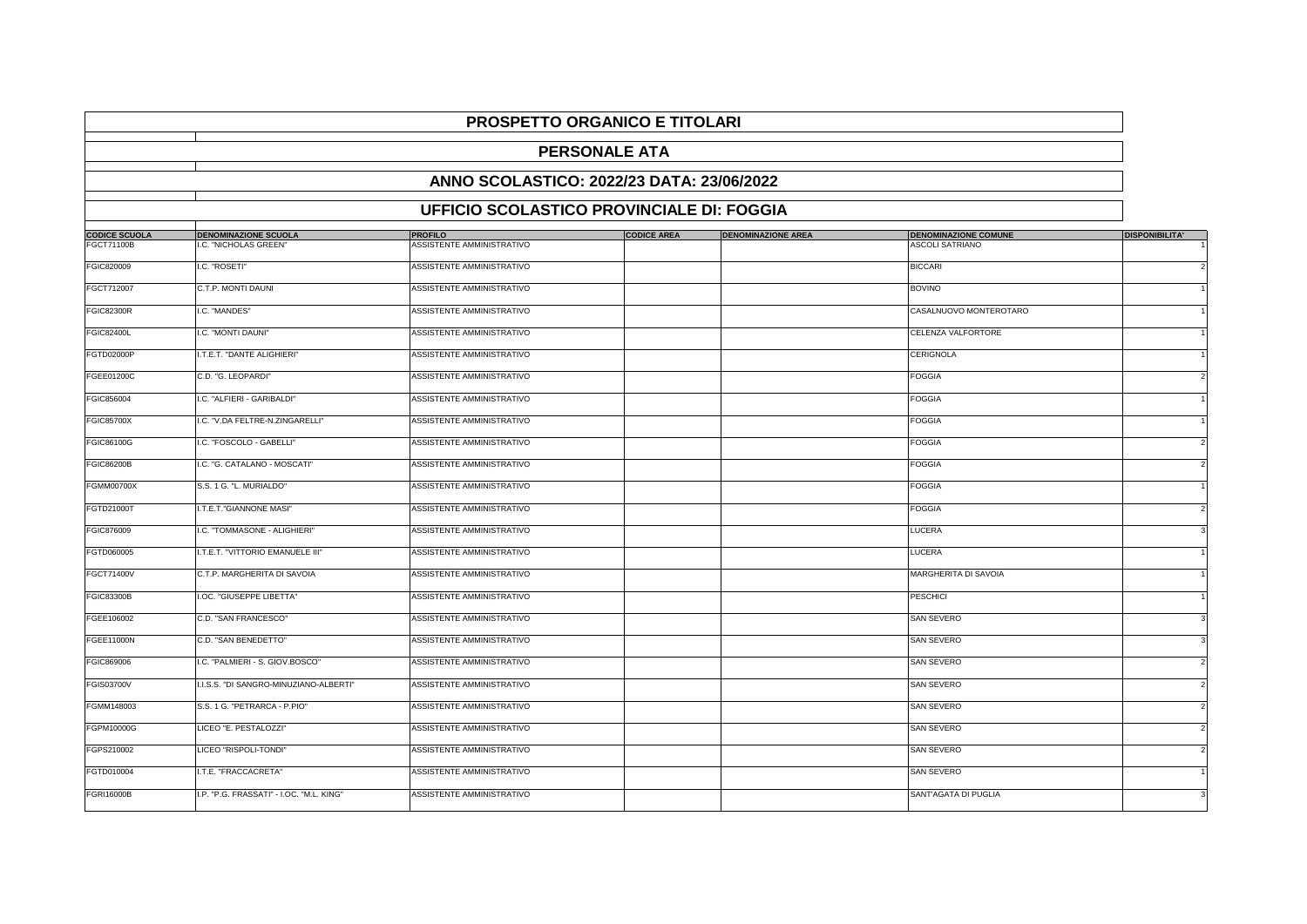| <b>FGIC88100R</b> | I.C. "VIA SACCO E VANZETTI"      | ASSISTENTE AMMINISTRATIVO |                  |                                    | <b>TORREMAGGIORE</b> | $\mathbf{3}$ |
|-------------------|----------------------------------|---------------------------|------------------|------------------------------------|----------------------|--------------|
| <b>FGIC88200L</b> | I.C. "VIA PIETRO NENNI"          | ASSISTENTE AMMINISTRATIVO |                  |                                    | TORREMAGGIORE        |              |
| FGIS044002        | I.I.S.S. "FIANI - LECCISOTTI"    | ASSISTENTE AMMINISTRATIVO |                  |                                    | <b>TORREMAGGIORE</b> |              |
| <b>FGIC87500D</b> | I.C. "GARIBALDI - LEONE"         | ASSISTENTE AMMINISTRATIVO |                  |                                    | <b>TRINITAPOLI</b>   |              |
| <b>FGIS00400G</b> | I.I.S.S. "FAZZINI - GIULIANI"    | ASSISTENTE AMMINISTRATIVO |                  |                                    | VIESTE               |              |
| FGRH010002        | I.P.E.O.A. "ENRICO MATTEI"       | ASSISTENTE AMMINISTRATIVO |                  |                                    | <b>VIESTE</b>        |              |
| FGIS01100P        | I.I.S.S. "G. PAVONCELLI"         | ASSISTENTE TECNICO        | ARR <sub>2</sub> | MECCANICA (I32)                    | CERIGNOLA            |              |
| FGIS01100P        | I.I.S.S. "G. PAVONCELLI"         | ASSISTENTE TECNICO        | ARR3             | MECCANICA (ALTRI LABORATORI)       | CERIGNOLA            |              |
| <b>FGIS01100P</b> | I.I.S.S. "G. PAVONCELLI"         | ASSISTENTE TECNICO        | AR20             | ALBERGHIERA                        | CERIGNOLA            |              |
| FGPS08000E        | LICEO "ALBERT EINSTEIN"          | <b>ASSISTENTE TECNICO</b> | AR02             | ELETTRONICA ED ELETTROTECNICA      | CERIGNOLA            |              |
| FGTD02000P        | I.T.E.T. "DANTE ALIGHIERI"       | ASSISTENTE TECNICO        | AR02             | ELETTRONICA ED ELETTROTECNICA      | CERIGNOLA            |              |
| <b>FGIC85700X</b> | I.C. "V.DA FELTRE-N.ZINGARELLI"  | ASSISTENTE TECNICO        | <b>AR02</b>      | ELETTRONICA ED ELETTROTECNICA      | FOGGIA               |              |
| FGIC86100G        | I.C. "FOSCOLO - GABELLI"         | ASSISTENTE TECNICO        | AR02             | ELETTRONICA ED ELETTROTECNICA      | <b>FOGGIA</b>        |              |
| <b>FGIC87000A</b> | I.C. "D. ALIGHIERI"              | ASSISTENTE TECNICO        | <b>AR02</b>      | ELETTRONICA ED ELETTROTECNICA      | FOGGIA               |              |
| <b>FGIS00800V</b> | I.I.S.S. "L. EINAUDI             | ASSISTENTE TECNICO        | ARR <sub>2</sub> | MECCANICA (I32)                    | FOGGIA               |              |
| <b>FGIS00800V</b> | I.I.S.S. "L. EINAUDI             | ASSISTENTE TECNICO        | AR15             | GRAFICA PUBBLICITARIA E FOTOGRAFIA | <b>FOGGIA</b>        |              |
| <b>FGIS00800V</b> | I.I.S.S. "L. EINAUDI             | ASSISTENTE TECNICO        | AR20             | ALBERGHIERA                        | FOGGIA               |              |
| FGPS010008        | LICEO SCIENTIFICO "A. VOLTA"     | ASSISTENTE TECNICO        | AR02             | ELETTRONICA ED ELETTROTECNICA      | <b>FOGGIA</b>        |              |
| FGPS010008        | LICEO SCIENTIFICO "A. VOLTA"     | ASSISTENTE TECNICO        | AR23             | CHIMICA                            | FOGGIA               |              |
| FGRI020004        | I.P."ANTONIO PACINOTTI"          | ASSISTENTE TECNICO        | <b>AR02</b>      | ELETTRONICA ED ELETTROTECNICA      | FOGGIA               |              |
| FGRI020004        | I.P."ANTONIO PACINOTTI"          | ASSISTENTE TECNICO        | AR26             | <b>ODONTOTECNICA</b>               | FOGGIA               |              |
| FGRI020004        | I.P."ANTONIO PACINOTTI"          | ASSISTENTE TECNICO        | AR27             | OTTICA                             | FOGGIA               |              |
| FGTD21000T        | I.T.E.T."GIANNONE MASI"          | ASSISTENTE TECNICO        | AR10             | <b>EDILE</b>                       | <b>FOGGIA</b>        |              |
| FGTF13000C        | I.T.T. "ALTAMURA - DA VINCI"     | ASSISTENTE TECNICO        | AR02             | ELETTRONICA ED ELETTROTECNICA      | <b>FOGGIA</b>        |              |
| FGIC842006        | I.C. "BOZZINI - FASANI"          | ASSISTENTE TECNICO        | AR02             | ELETTRONICA ED ELETTROTECNICA      | LUCERA               |              |
| FGTD060005        | I.T.E.T. "VITTORIO EMANUELE III" | ASSISTENTE TECNICO        | AR10             | <b>EDILE</b>                       | <b>LUCERA</b>        |              |
| FGVC01000C        | R. BONGHI                        | ASSISTENTE TECNICO        | AR20             | ALBERGHIERA                        | LUCERA               |              |
| <b>FGIS05300R</b> | I.I.S.S. "A. MORO"               | ASSISTENTE TECNICO        | AR02             | ELETTRONICA ED ELETTROTECNICA      | MARGHERITA DI SAVOIA |              |
| <b>FGIS05300R</b> | I.I.S.S. "A. MORO"               | ASSISTENTE TECNICO        | AR20             | <b>ALBERGHIERA</b>                 | MARGHERITA DI SAVOIA |              |
| <b>FGIS05300R</b> | I.I.S.S. "A. MORO"               | ASSISTENTE TECNICO        | <b>AR23</b>      | CHIMICA                            | MARGHERITA DI SAVOIA |              |
| <b>FGIS04600N</b> | I.I.S.S. "ADRIANO OLIVETTI"      | ASSISTENTE TECNICO        | AR02             | ELETTRONICA ED ELETTROTECNICA      | ORTA NOVA            |              |
|                   |                                  |                           |                  |                                    |                      |              |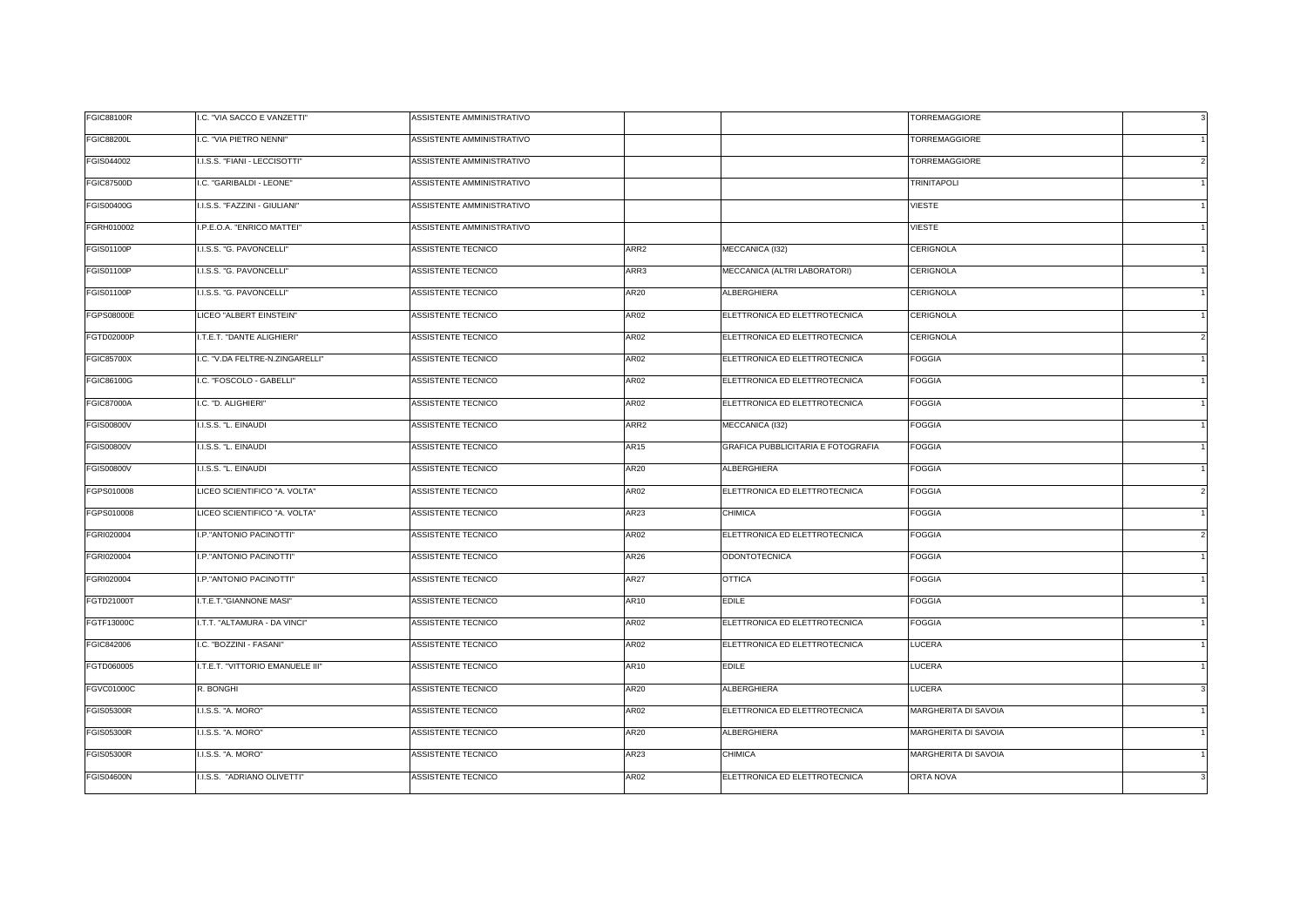| FGIS01300A        | I.I.S.S. "MAURO DEL GIUDICE"           | ASSISTENTE TECNICO        | <b>AR02</b>      | ELETTRONICA ED ELETTROTECNICA                                   | RODI GARGANICO           |                |
|-------------------|----------------------------------------|---------------------------|------------------|-----------------------------------------------------------------|--------------------------|----------------|
| FGIS023001        | I.I.S.S. " DELL'AQUILA STAFFA"         | ASSISTENTE TECNICO        | AR02             | ELETTRONICA ED ELETTROTECNICA                                   | SAN FERDINANDO DI PUGLIA |                |
| FGIS023001        | I.I.S.S. " DELL'AQUILA STAFFA"         | ASSISTENTE TECNICO        | <b>AR15</b>      | GRAFICA PUBBLICITARIA E FOTOGRAFIA                              | SAN FERDINANDO DI PUGLIA |                |
| FGIS023001        | I.I.S.S. " DELL'AQUILA STAFFA"         | ASSISTENTE TECNICO        | AR22             | MODA E COSTUME                                                  | SAN FERDINANDO DI PUGLIA |                |
| FGIS007003        | I.I.S.S. "DE ROGATIS - FIORITTO"       | ASSISTENTE TECNICO        | AR19             | ASSISTENZA INFANZIA E ASSISTENZA SOCIALE SAN NICANDRO GARGANICO |                          |                |
| <b>FGEE11000N</b> | C.D. "SAN BENEDETTO"                   | ASSISTENTE TECNICO        | <b>AR02</b>      | ELETTRONICA ED ELETTROTECNICA                                   | <b>SAN SEVERO</b>        |                |
| <b>FGIS03700V</b> | I.I.S.S. "DI SANGRO-MINUZIANO-ALBERTI" | ASSISTENTE TECNICO        | AR02             | ELETTRONICA ED ELETTROTECNICA                                   | SAN SEVERO               |                |
| FGPM10000G        | LICEO "E. PESTALOZZI"                  | ASSISTENTE TECNICO        | AR02             | ELETTRONICA ED ELETTROTECNICA                                   | SAN SEVERO               |                |
| FGPS210002        | LICEO "RISPOLI-TONDI"                  | ASSISTENTE TECNICO        | AR02             | ELETTRONICA ED ELETTROTECNICA                                   | SAN SEVERO               |                |
| <b>FGIC83800E</b> | I.C. "ALDO MORO"                       | ASSISTENTE TECNICO        | AR02             | ELETTRONICA ED ELETTROTECNICA                                   | STORNARELLA              |                |
| <b>FGIC88200L</b> | I.C. "VIA PIETRO NENNI"                | ASSISTENTE TECNICO        | <b>AR02</b>      | ELETTRONICA ED ELETTROTECNICA                                   | TORREMAGGIORE            |                |
| FGIS044002        | <b>I.I.S.S. "FIANI - LECCISOTTI"</b>   | <b>ASSISTENTE TECNICO</b> | AR02             | ELETTRONICA ED ELETTROTECNICA                                   | <b>TORREMAGGIORE</b>     |                |
| <b>FGIC87500D</b> | .C. "GARIBALDI - LEONE"                | ASSISTENTE TECNICO        | AR02             | ELETTRONICA ED ELETTROTECNICA                                   | <b>TRINITAPOLI</b>       |                |
| FGIS052001        | I.I.S.S. "PUBLIO VIRGILIO MARONE"      | ASSISTENTE TECNICO        | <b>AR02</b>      | ELETTRONICA ED ELETTROTECNICA                                   | VICO DEL GARGANO         |                |
| FGIS052001        | I.I.S.S. "PUBLIO VIRGILIO MARONE"      | ASSISTENTE TECNICO        | AR28             | AZIENDA AGRARIA                                                 | VICO DEL GARGANO         |                |
| FGIC878001        | I.C. "RODARI-ALIGHIERI-SPALATRO        | ASSISTENTE TECNICO        | <b>AR02</b>      | ELETTRONICA ED ELETTROTECNICA                                   | <b>VIESTE</b>            |                |
| FGIS00400G        | I.I.S.S. "FAZZINI - GIULIANI"          | <b>ASSISTENTE TECNICO</b> | ARR2             | MECCANICA (132)                                                 | <b>VIESTE</b>            |                |
| FGIS00400G        | I.I.S.S. "FAZZINI - GIULIANI'          | ASSISTENTE TECNICO        | AR02             | ELETTRONICA ED ELETTROTECNICA                                   | <b>VIESTE</b>            |                |
| <b>FGIS00400G</b> | I.I.S.S. "FAZZINI - GIULIANI"          | ASSISTENTE TECNICO        | <b>AR08</b>      | <b>FISICA</b>                                                   | <b>VIESTE</b>            |                |
| FGRH010002        | I.P.E.O.A. "ENRICO MATTEI"             | ASSISTENTE TECNICO        | ARR <sub>2</sub> | MECCANICA (132)                                                 | VIESTE                   |                |
| FGRH010002        | I.P.E.O.A. "ENRICO MATTEI"             | ASSISTENTE TECNICO        | <b>AR02</b>      | ELETTRONICA ED ELETTROTECNICA                                   | <b>VIESTE</b>            |                |
| FGRH010002        | I.P.E.O.A. "ENRICO MATTEI"             | <b>ASSISTENTE TECNICO</b> | AR20             | ALBERGHIERA                                                     | VIESTE                   |                |
| FGCT712007        | C.T.P. MONTI DAUNI                     | COLLABORATORE SCOLASTICO  |                  |                                                                 | <b>BOVINO</b>            |                |
| <b>FGIS05400L</b> | I.OC. BOVINO - DELICETO - ACCADIA      | COLLABORATORE SCOLASTICO  |                  |                                                                 | <b>BOVINO</b>            |                |
| FGIC822001        | .C. CARAPELLE                          | COLLABORATORE SCOLASTICO  |                  |                                                                 | CARAPELLE                |                |
| FGIC806003        | . OC. "PADRE GIULIO CASTELLI"          | COLLABORATORE SCOLASTICO  |                  |                                                                 | CARPINO                  |                |
| FGIS057004        | <b>.OC. "PADRE GIULIO CASTELLI"</b>    | COLLABORATORE SCOLASTICO  |                  |                                                                 | CARPINO                  |                |
| <b>FGIC82400L</b> | I.C. "MONTI DAUNI"                     | COLLABORATORE SCOLASTICO  |                  |                                                                 | CELENZA VALFORTORE       |                |
| <b>FGCT70100R</b> | DISTRETTO N.34 CERIGNOLA               | COLLABORATORE SCOLASTICO  |                  |                                                                 | CERIGNOLA                |                |
| FGIS048009        | I.I.S.S. "AUGUSTO RIGHI"               | COLLABORATORE SCOLASTICO  |                  |                                                                 | CERIGNOLA                | 10             |
| FGMM04100B        | S.S. 1 G. "G. PAVONCELLI"              | COLLABORATORE SCOLASTICO  |                  |                                                                 | CERIGNOLA                | $\overline{2}$ |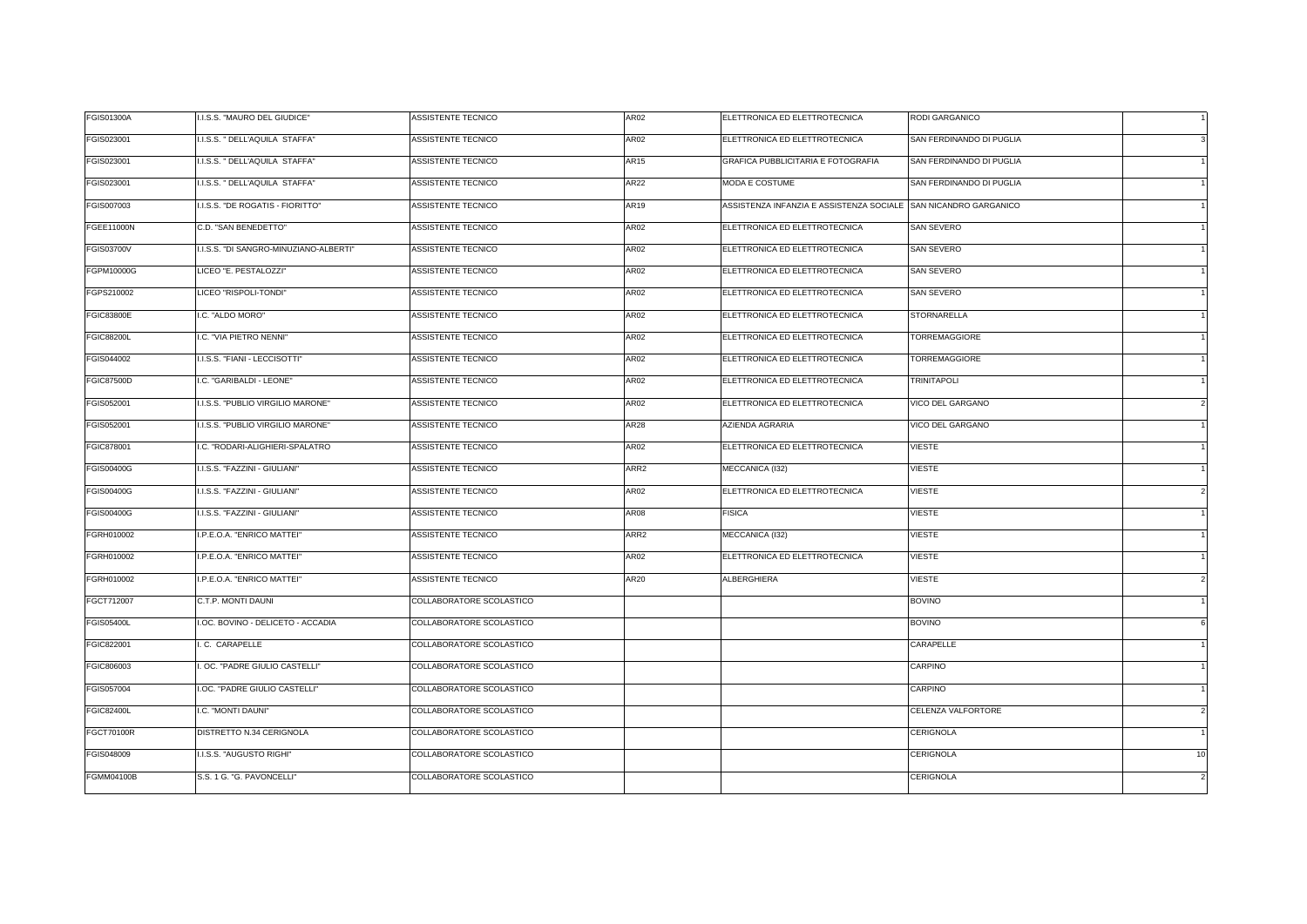| <b>FGTD02000P</b> | I.T.E.T. "DANTE ALIGHIERI"               | COLLABORATORE SCOLASTICO |  | CERIGNOLA                |                |
|-------------------|------------------------------------------|--------------------------|--|--------------------------|----------------|
| <b>FGIC88300C</b> | VICO II FONTANELLE - G.PAOLO II          | COLLABORATORE SCOLASTICO |  | DELICETO                 |                |
| <b>FGEE00900L</b> | C.D. "A. MANZONI"                        | COLLABORATORE SCOLASTICO |  | FOGGIA                   |                |
| <b>FGEE01100L</b> | C.D. "SAN CIRO"                          | COLLABORATORE SCOLASTICO |  | <b>FOGGIA</b>            |                |
| FGIC856004        | I.C. "ALFIERI - GARIBALDI"               | COLLABORATORE SCOLASTICO |  | FOGGIA                   |                |
| <b>FGIC85700X</b> | I.C. "V.DA FELTRE-N.ZINGARELLI"          | COLLABORATORE SCOLASTICO |  | <b>FOGGIA</b>            |                |
| <b>FGIC85900G</b> | I.C. "PARISI-DE SANCTIS"                 | COLLABORATORE SCOLASTICO |  | FOGGIA                   |                |
| FGIC86100G        | I.C. "FOSCOLO - GABELLI"                 | COLLABORATORE SCOLASTICO |  | FOGGIA                   |                |
| FGIC877005        | I.C. "S.CHIARA-PASCOLI-ALTAMURA          | COLLABORATORE SCOLASTICO |  | FOGGIA                   |                |
| <b>FGIS00800V</b> | I.I.S.S. "L. EINAUDI                     | COLLABORATORE SCOLASTICO |  | <b>FOGGIA</b>            |                |
| FGCT713003        | C.T.P. RODI GARGANICO                    | COLLABORATORE SCOLASTICO |  | <b>ISCHITELLA</b>        |                |
| <b>FGIC80700V</b> | I.C. "P. GIANNONE"                       | COLLABORATORE SCOLASTICO |  | <b>ISCHITELLA</b>        |                |
| FGIS06100Q        | I.I.S.S. "G. TONIOLO"                    | COLLABORATORE SCOLASTICO |  | <b>MANFREDONIA</b>       |                |
| FGEE06000T        | C.D. "VITTORIO VENETO"                   | COLLABORATORE SCOLASTICO |  | <b>ORTA NOVA</b>         |                |
| FGIC880001        | I.C. "S. PERTINI"                        | COLLABORATORE SCOLASTICO |  | <b>ORTA NOVA</b>         |                |
| <b>FGIC83300B</b> | I.OC. "GIUSEPPE LIBETTA"                 | COLLABORATORE SCOLASTICO |  | <b>PESCHICI</b>          |                |
| <b>FGIS05800X</b> | I.OC. "GIUSEPPE LIBETTA"                 | COLLABORATORE SCOLASTICO |  | <b>PESCHICI</b>          |                |
| FGIC855008        | I.C. "DE AMICIS"                         | COLLABORATORE SCOLASTICO |  | SAN FERDINANDO DI PUGLIA |                |
| FGIC835003        | I.C. GRIMALDI-GIOVANNI PAOLO II          | COLLABORATORE SCOLASTICO |  | SAN PAOLO DI CIVITATE    |                |
| FGCT704008        | DISTRETTO N.26 SAN SEVERO                | COLLABORATORE SCOLASTICO |  | SAN SEVERO               |                |
| FGIC851001        | I.C. "ZANNOTTI - FRACCACRETA"            | COLLABORATORE SCOLASTICO |  | SAN SEVERO               |                |
| FGIS03700V        | I.I.S.S. "DI SANGRO-MINUZIANO-ALBERTI"   | COLLABORATORE SCOLASTICO |  | SAN SEVERO               |                |
| FGMM148003        | S.S. 1 G. "PETRARCA - P.PIO"             | COLLABORATORE SCOLASTICO |  | SAN SEVERO               |                |
| FGRI16000B        | I.P. "P.G. FRASSATI" - I.OC. "M.L. KING" | COLLABORATORE SCOLASTICO |  | SANT'AGATA DI PUGLIA     |                |
| <b>FGIC83800E</b> | I.C. "ALDO MORO"                         | COLLABORATORE SCOLASTICO |  | <b>STORNARELLA</b>       |                |
| <b>FGIC88100R</b> | I.C. "VIA SACCO E VANZETTI"              | COLLABORATORE SCOLASTICO |  | <b>TORREMAGGIORE</b>     | $\overline{2}$ |
| FGIS044002        | I.I.S.S. "FIANI - LECCISOTTI"            | COLLABORATORE SCOLASTICO |  | TORREMAGGIORE            |                |
| FGCT71000G        | DISTRETTO N.35 - TRINITAPOLI             | COLLABORATORE SCOLASTICO |  | <b>TRINITAPOLI</b>       |                |
| FGEE099004        | C.D. "DON MILANI"                        | COLLABORATORE SCOLASTICO |  | <b>TRINITAPOLI</b>       |                |
| <b>FGIC87500D</b> | I.C. "GARIBALDI - LEONE"                 | COLLABORATORE SCOLASTICO |  | <b>TRINITAPOLI</b>       | 6              |
| <b>FGIC85800Q</b> | I.C. "VIRGILIO - SALANDRA"               | COLLABORATORE SCOLASTICO |  | <b>TROIA</b>             |                |
|                   |                                          |                          |  |                          |                |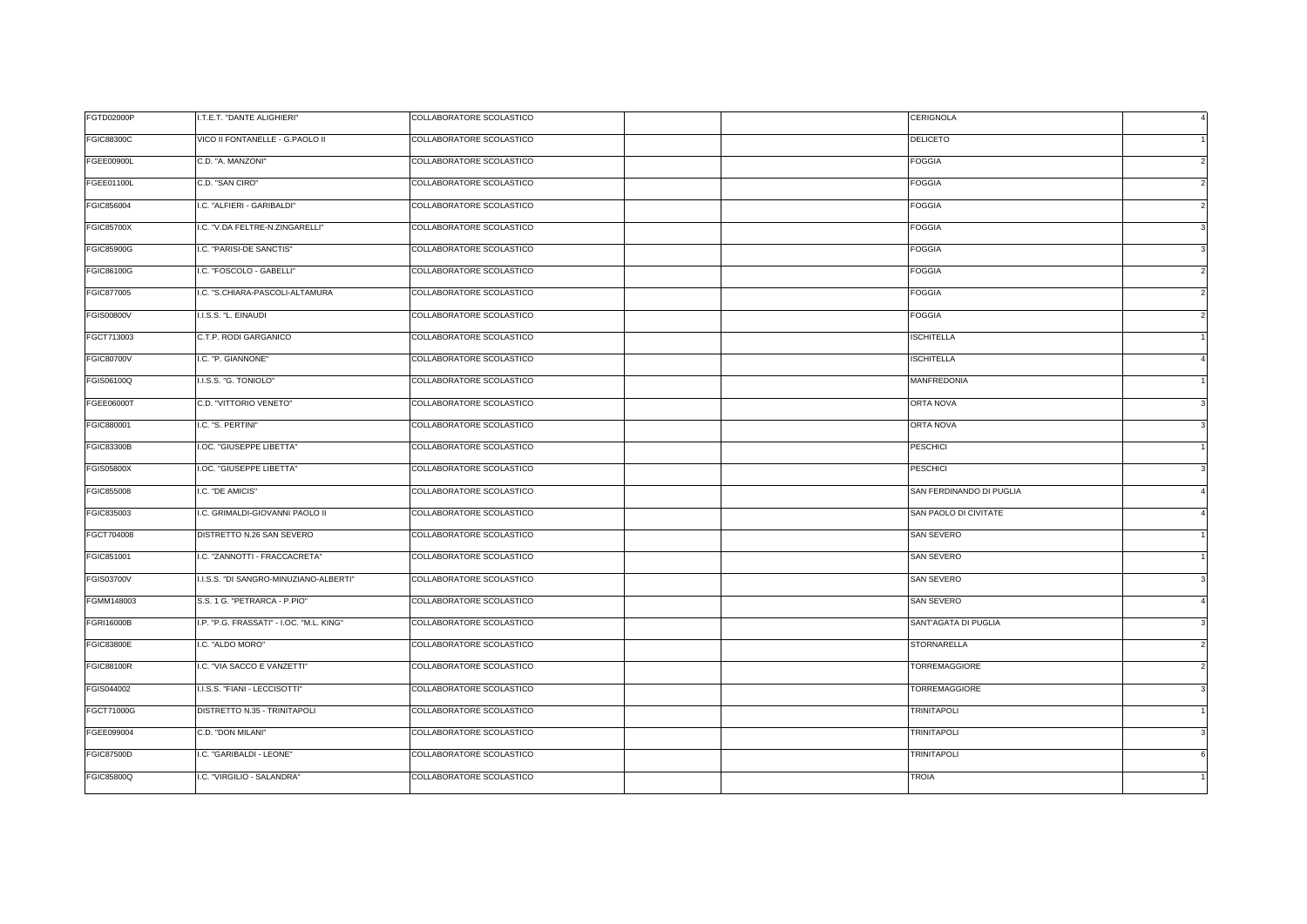| FGIS052001<br>I.I.S.S. "PUBLIO VIRGILIO MARONE"<br>COLLABORATORE SCOLASTICO<br><b>VICO DEL GARGANO</b><br>COLLABORATORE SCOLASTICO<br>FGRH010002<br>I.P.E.O.A. "ENRICO MATTEI"<br>VIESTE<br>COLLABORATORE SCOLASTICO TECNICO (ADDETTO<br>FGIS01100P<br>I.I.S.S. "G. PAVONCELLI"<br>CERIGNOLA<br>AZIENDE AGRARIE)<br><b>FGVC01000C</b><br>R. BONGHI<br>CUOCO<br>LUCERA<br>FGRH010002<br>VIESTE<br>I.P.E.O.A. "ENRICO MATTEI"<br><b>CUOCO</b><br>DIRETTORE DEI SERVIZI GENERALI E AMMINISTRATIVI<br>FGIC819005<br>I.OC. "MARTIN LUTHER KING"<br><b>ACCADIA</b><br>FGIC818009<br>I.C. "NICHOLAS GREEN"<br>DIRETTORE DEI SERVIZI GENERALI E AMMINISTRATIVI<br>ASCOLI SATRIANO<br>FGIC820009<br>DIRETTORE DEI SERVIZI GENERALI E AMMINISTRATIVI<br>I.C. "ROSETI"<br><b>BICCARI</b><br><b>FGIC81600N</b><br>I.OC. BOVINO-VIA DEI MILLE<br>DIRETTORE DEI SERVIZI GENERALI E AMMINISTRATIVI<br><b>BOVINO</b><br>FGEE03200N<br>C.D. "DON GIUSEPPE PUGLISI"<br>DIRETTORE DEI SERVIZI GENERALI E AMMINISTRATIVI<br>CERIGNOLA<br>DIRETTORE DEI SERVIZI GENERALI E AMMINISTRATIVI<br><b>FGIC84600D</b><br>I.C. "DON BOSCO - BATTISTI"<br>CERIGNOLA<br><b>FGIC87400N</b><br>I.C. "DI VITTORIO - PADRE PIO"<br>DIRETTORE DEI SERVIZI GENERALI E AMMINISTRATIVI<br>CERIGNOLA<br><b>FGMM04100B</b><br>S.S. 1 G. "G. PAVONCELLI"<br>DIRETTORE DEI SERVIZI GENERALI E AMMINISTRATIVI<br>CERIGNOLA<br>FGPC180008<br>LICEO "ZINGARELLI-SACRO CUORE"<br>DIRETTORE DEI SERVIZI GENERALI E AMMINISTRATIVI<br>CERIGNOLA<br><b>FGPS08000E</b><br>DIRETTORE DEI SERVIZI GENERALI E AMMINISTRATIVI<br>LICEO "ALBERT EINSTEIN"<br>CERIGNOLA<br>FGTD02000P<br>I.T.E.T. "DANTE ALIGHIERI"<br>DIRETTORE DEI SERVIZI GENERALI E AMMINISTRATIVI<br>CERIGNOLA<br><b>FGIC88300C</b><br>VICO II FONTANELLE - G.PAOLO II<br>DIRETTORE DEI SERVIZI GENERALI E AMMINISTRATIVI<br>DELICETO<br>FGIC856004<br>I.C. "ALFIERI - GARIBALDI"<br>DIRETTORE DEI SERVIZI GENERALI E AMMINISTRATIVI<br>FOGGIA<br><b>FGIC80700V</b><br>I.C. "P. GIANNONE"<br>DIRETTORE DEI SERVIZI GENERALI E AMMINISTRATIVI<br><b>ISCHITELLA</b><br>FGTD060005<br>I.T.E.T. "VITTORIO EMANUELE III"<br>DIRETTORE DEI SERVIZI GENERALI E AMMINISTRATIVI<br><b>LUCERA</b><br>FGIC863007<br>I.C. "PEROTTO - ORSINI"<br>DIRETTORE DEI SERVIZI GENERALI E AMMINISTRATIVI<br><b>MANFREDONIA</b><br>FGIC83100Q<br>DIRETTORE DEI SERVIZI GENERALI E AMMINISTRATIVI<br>MONTE SANT'ANGELO<br>I.C. "GIOVANNI XXIII"<br>DIRETTORE DEI SERVIZI GENERALI E AMMINISTRATIVI<br><b>FGIC83300B</b><br>I.OC. "GIUSEPPE LIBETTA"<br>PESCHICI<br><b>FGIS01300A</b><br>I.I.S.S. "MAURO DEL GIUDICE"<br>DIRETTORE DEI SERVIZI GENERALI E AMMINISTRATIVI<br>RODI GARGANICO<br><b>FGIC84400T</b><br>I.C. "MELCHIONDA - DE BONIS"<br>DIRETTORE DEI SERVIZI GENERALI E AMMINISTRATIVI<br>SAN GIOVANNI ROTONDO<br>DIRETTORE DEI SERVIZI GENERALI E AMMINISTRATIVI<br>FGIS021009<br>I.I.S.S. "PIETRO GIANNONE"<br>SAN MARCO IN LAMIS<br>FGEE106002<br>DIRETTORE DEI SERVIZI GENERALI E AMMINISTRATIVI<br><b>SAN SEVERO</b><br>C.D. "SAN FRANCESCO"<br>I.T.E. "FRACCACRETA"<br>DIRETTORE DEI SERVIZI GENERALI E AMMINISTRATIVI<br>FGTD010004<br>SAN SEVERO<br><b>FGIC83700P</b><br>DIRETTORE DEI SERVIZI GENERALI E AMMINISTRATIVI<br><b>STORNARA</b><br>I.C. "GIOVANNI PAOLO I"<br><b>FGIC87500D</b><br>I.C. "GARIBALDI - LEONE"<br>DIRETTORE DEI SERVIZI GENERALI E AMMINISTRATIVI<br><b>TRINITAPOLI</b> | FGIC84100A | I.C. "MANICONE-FIORENTINO" | COLLABORATORE SCOLASTICO | VICO DEL GARGANO |  |
|----------------------------------------------------------------------------------------------------------------------------------------------------------------------------------------------------------------------------------------------------------------------------------------------------------------------------------------------------------------------------------------------------------------------------------------------------------------------------------------------------------------------------------------------------------------------------------------------------------------------------------------------------------------------------------------------------------------------------------------------------------------------------------------------------------------------------------------------------------------------------------------------------------------------------------------------------------------------------------------------------------------------------------------------------------------------------------------------------------------------------------------------------------------------------------------------------------------------------------------------------------------------------------------------------------------------------------------------------------------------------------------------------------------------------------------------------------------------------------------------------------------------------------------------------------------------------------------------------------------------------------------------------------------------------------------------------------------------------------------------------------------------------------------------------------------------------------------------------------------------------------------------------------------------------------------------------------------------------------------------------------------------------------------------------------------------------------------------------------------------------------------------------------------------------------------------------------------------------------------------------------------------------------------------------------------------------------------------------------------------------------------------------------------------------------------------------------------------------------------------------------------------------------------------------------------------------------------------------------------------------------------------------------------------------------------------------------------------------------------------------------------------------------------------------------------------------------------------------------------------------------------------------------------------------------------------------------------------------------------------------------------------------------------------------------------------------------------------------------------------------------------------------------------------------------------------------------------------------------------------------------------------------------------------------------------------------------------------------------------------------------------------------------|------------|----------------------------|--------------------------|------------------|--|
|                                                                                                                                                                                                                                                                                                                                                                                                                                                                                                                                                                                                                                                                                                                                                                                                                                                                                                                                                                                                                                                                                                                                                                                                                                                                                                                                                                                                                                                                                                                                                                                                                                                                                                                                                                                                                                                                                                                                                                                                                                                                                                                                                                                                                                                                                                                                                                                                                                                                                                                                                                                                                                                                                                                                                                                                                                                                                                                                                                                                                                                                                                                                                                                                                                                                                                                                                                                                          |            |                            |                          |                  |  |
|                                                                                                                                                                                                                                                                                                                                                                                                                                                                                                                                                                                                                                                                                                                                                                                                                                                                                                                                                                                                                                                                                                                                                                                                                                                                                                                                                                                                                                                                                                                                                                                                                                                                                                                                                                                                                                                                                                                                                                                                                                                                                                                                                                                                                                                                                                                                                                                                                                                                                                                                                                                                                                                                                                                                                                                                                                                                                                                                                                                                                                                                                                                                                                                                                                                                                                                                                                                                          |            |                            |                          |                  |  |
|                                                                                                                                                                                                                                                                                                                                                                                                                                                                                                                                                                                                                                                                                                                                                                                                                                                                                                                                                                                                                                                                                                                                                                                                                                                                                                                                                                                                                                                                                                                                                                                                                                                                                                                                                                                                                                                                                                                                                                                                                                                                                                                                                                                                                                                                                                                                                                                                                                                                                                                                                                                                                                                                                                                                                                                                                                                                                                                                                                                                                                                                                                                                                                                                                                                                                                                                                                                                          |            |                            |                          |                  |  |
|                                                                                                                                                                                                                                                                                                                                                                                                                                                                                                                                                                                                                                                                                                                                                                                                                                                                                                                                                                                                                                                                                                                                                                                                                                                                                                                                                                                                                                                                                                                                                                                                                                                                                                                                                                                                                                                                                                                                                                                                                                                                                                                                                                                                                                                                                                                                                                                                                                                                                                                                                                                                                                                                                                                                                                                                                                                                                                                                                                                                                                                                                                                                                                                                                                                                                                                                                                                                          |            |                            |                          |                  |  |
|                                                                                                                                                                                                                                                                                                                                                                                                                                                                                                                                                                                                                                                                                                                                                                                                                                                                                                                                                                                                                                                                                                                                                                                                                                                                                                                                                                                                                                                                                                                                                                                                                                                                                                                                                                                                                                                                                                                                                                                                                                                                                                                                                                                                                                                                                                                                                                                                                                                                                                                                                                                                                                                                                                                                                                                                                                                                                                                                                                                                                                                                                                                                                                                                                                                                                                                                                                                                          |            |                            |                          |                  |  |
|                                                                                                                                                                                                                                                                                                                                                                                                                                                                                                                                                                                                                                                                                                                                                                                                                                                                                                                                                                                                                                                                                                                                                                                                                                                                                                                                                                                                                                                                                                                                                                                                                                                                                                                                                                                                                                                                                                                                                                                                                                                                                                                                                                                                                                                                                                                                                                                                                                                                                                                                                                                                                                                                                                                                                                                                                                                                                                                                                                                                                                                                                                                                                                                                                                                                                                                                                                                                          |            |                            |                          |                  |  |
|                                                                                                                                                                                                                                                                                                                                                                                                                                                                                                                                                                                                                                                                                                                                                                                                                                                                                                                                                                                                                                                                                                                                                                                                                                                                                                                                                                                                                                                                                                                                                                                                                                                                                                                                                                                                                                                                                                                                                                                                                                                                                                                                                                                                                                                                                                                                                                                                                                                                                                                                                                                                                                                                                                                                                                                                                                                                                                                                                                                                                                                                                                                                                                                                                                                                                                                                                                                                          |            |                            |                          |                  |  |
|                                                                                                                                                                                                                                                                                                                                                                                                                                                                                                                                                                                                                                                                                                                                                                                                                                                                                                                                                                                                                                                                                                                                                                                                                                                                                                                                                                                                                                                                                                                                                                                                                                                                                                                                                                                                                                                                                                                                                                                                                                                                                                                                                                                                                                                                                                                                                                                                                                                                                                                                                                                                                                                                                                                                                                                                                                                                                                                                                                                                                                                                                                                                                                                                                                                                                                                                                                                                          |            |                            |                          |                  |  |
|                                                                                                                                                                                                                                                                                                                                                                                                                                                                                                                                                                                                                                                                                                                                                                                                                                                                                                                                                                                                                                                                                                                                                                                                                                                                                                                                                                                                                                                                                                                                                                                                                                                                                                                                                                                                                                                                                                                                                                                                                                                                                                                                                                                                                                                                                                                                                                                                                                                                                                                                                                                                                                                                                                                                                                                                                                                                                                                                                                                                                                                                                                                                                                                                                                                                                                                                                                                                          |            |                            |                          |                  |  |
|                                                                                                                                                                                                                                                                                                                                                                                                                                                                                                                                                                                                                                                                                                                                                                                                                                                                                                                                                                                                                                                                                                                                                                                                                                                                                                                                                                                                                                                                                                                                                                                                                                                                                                                                                                                                                                                                                                                                                                                                                                                                                                                                                                                                                                                                                                                                                                                                                                                                                                                                                                                                                                                                                                                                                                                                                                                                                                                                                                                                                                                                                                                                                                                                                                                                                                                                                                                                          |            |                            |                          |                  |  |
|                                                                                                                                                                                                                                                                                                                                                                                                                                                                                                                                                                                                                                                                                                                                                                                                                                                                                                                                                                                                                                                                                                                                                                                                                                                                                                                                                                                                                                                                                                                                                                                                                                                                                                                                                                                                                                                                                                                                                                                                                                                                                                                                                                                                                                                                                                                                                                                                                                                                                                                                                                                                                                                                                                                                                                                                                                                                                                                                                                                                                                                                                                                                                                                                                                                                                                                                                                                                          |            |                            |                          |                  |  |
|                                                                                                                                                                                                                                                                                                                                                                                                                                                                                                                                                                                                                                                                                                                                                                                                                                                                                                                                                                                                                                                                                                                                                                                                                                                                                                                                                                                                                                                                                                                                                                                                                                                                                                                                                                                                                                                                                                                                                                                                                                                                                                                                                                                                                                                                                                                                                                                                                                                                                                                                                                                                                                                                                                                                                                                                                                                                                                                                                                                                                                                                                                                                                                                                                                                                                                                                                                                                          |            |                            |                          |                  |  |
|                                                                                                                                                                                                                                                                                                                                                                                                                                                                                                                                                                                                                                                                                                                                                                                                                                                                                                                                                                                                                                                                                                                                                                                                                                                                                                                                                                                                                                                                                                                                                                                                                                                                                                                                                                                                                                                                                                                                                                                                                                                                                                                                                                                                                                                                                                                                                                                                                                                                                                                                                                                                                                                                                                                                                                                                                                                                                                                                                                                                                                                                                                                                                                                                                                                                                                                                                                                                          |            |                            |                          |                  |  |
|                                                                                                                                                                                                                                                                                                                                                                                                                                                                                                                                                                                                                                                                                                                                                                                                                                                                                                                                                                                                                                                                                                                                                                                                                                                                                                                                                                                                                                                                                                                                                                                                                                                                                                                                                                                                                                                                                                                                                                                                                                                                                                                                                                                                                                                                                                                                                                                                                                                                                                                                                                                                                                                                                                                                                                                                                                                                                                                                                                                                                                                                                                                                                                                                                                                                                                                                                                                                          |            |                            |                          |                  |  |
|                                                                                                                                                                                                                                                                                                                                                                                                                                                                                                                                                                                                                                                                                                                                                                                                                                                                                                                                                                                                                                                                                                                                                                                                                                                                                                                                                                                                                                                                                                                                                                                                                                                                                                                                                                                                                                                                                                                                                                                                                                                                                                                                                                                                                                                                                                                                                                                                                                                                                                                                                                                                                                                                                                                                                                                                                                                                                                                                                                                                                                                                                                                                                                                                                                                                                                                                                                                                          |            |                            |                          |                  |  |
|                                                                                                                                                                                                                                                                                                                                                                                                                                                                                                                                                                                                                                                                                                                                                                                                                                                                                                                                                                                                                                                                                                                                                                                                                                                                                                                                                                                                                                                                                                                                                                                                                                                                                                                                                                                                                                                                                                                                                                                                                                                                                                                                                                                                                                                                                                                                                                                                                                                                                                                                                                                                                                                                                                                                                                                                                                                                                                                                                                                                                                                                                                                                                                                                                                                                                                                                                                                                          |            |                            |                          |                  |  |
|                                                                                                                                                                                                                                                                                                                                                                                                                                                                                                                                                                                                                                                                                                                                                                                                                                                                                                                                                                                                                                                                                                                                                                                                                                                                                                                                                                                                                                                                                                                                                                                                                                                                                                                                                                                                                                                                                                                                                                                                                                                                                                                                                                                                                                                                                                                                                                                                                                                                                                                                                                                                                                                                                                                                                                                                                                                                                                                                                                                                                                                                                                                                                                                                                                                                                                                                                                                                          |            |                            |                          |                  |  |
|                                                                                                                                                                                                                                                                                                                                                                                                                                                                                                                                                                                                                                                                                                                                                                                                                                                                                                                                                                                                                                                                                                                                                                                                                                                                                                                                                                                                                                                                                                                                                                                                                                                                                                                                                                                                                                                                                                                                                                                                                                                                                                                                                                                                                                                                                                                                                                                                                                                                                                                                                                                                                                                                                                                                                                                                                                                                                                                                                                                                                                                                                                                                                                                                                                                                                                                                                                                                          |            |                            |                          |                  |  |
|                                                                                                                                                                                                                                                                                                                                                                                                                                                                                                                                                                                                                                                                                                                                                                                                                                                                                                                                                                                                                                                                                                                                                                                                                                                                                                                                                                                                                                                                                                                                                                                                                                                                                                                                                                                                                                                                                                                                                                                                                                                                                                                                                                                                                                                                                                                                                                                                                                                                                                                                                                                                                                                                                                                                                                                                                                                                                                                                                                                                                                                                                                                                                                                                                                                                                                                                                                                                          |            |                            |                          |                  |  |
|                                                                                                                                                                                                                                                                                                                                                                                                                                                                                                                                                                                                                                                                                                                                                                                                                                                                                                                                                                                                                                                                                                                                                                                                                                                                                                                                                                                                                                                                                                                                                                                                                                                                                                                                                                                                                                                                                                                                                                                                                                                                                                                                                                                                                                                                                                                                                                                                                                                                                                                                                                                                                                                                                                                                                                                                                                                                                                                                                                                                                                                                                                                                                                                                                                                                                                                                                                                                          |            |                            |                          |                  |  |
|                                                                                                                                                                                                                                                                                                                                                                                                                                                                                                                                                                                                                                                                                                                                                                                                                                                                                                                                                                                                                                                                                                                                                                                                                                                                                                                                                                                                                                                                                                                                                                                                                                                                                                                                                                                                                                                                                                                                                                                                                                                                                                                                                                                                                                                                                                                                                                                                                                                                                                                                                                                                                                                                                                                                                                                                                                                                                                                                                                                                                                                                                                                                                                                                                                                                                                                                                                                                          |            |                            |                          |                  |  |
|                                                                                                                                                                                                                                                                                                                                                                                                                                                                                                                                                                                                                                                                                                                                                                                                                                                                                                                                                                                                                                                                                                                                                                                                                                                                                                                                                                                                                                                                                                                                                                                                                                                                                                                                                                                                                                                                                                                                                                                                                                                                                                                                                                                                                                                                                                                                                                                                                                                                                                                                                                                                                                                                                                                                                                                                                                                                                                                                                                                                                                                                                                                                                                                                                                                                                                                                                                                                          |            |                            |                          |                  |  |
|                                                                                                                                                                                                                                                                                                                                                                                                                                                                                                                                                                                                                                                                                                                                                                                                                                                                                                                                                                                                                                                                                                                                                                                                                                                                                                                                                                                                                                                                                                                                                                                                                                                                                                                                                                                                                                                                                                                                                                                                                                                                                                                                                                                                                                                                                                                                                                                                                                                                                                                                                                                                                                                                                                                                                                                                                                                                                                                                                                                                                                                                                                                                                                                                                                                                                                                                                                                                          |            |                            |                          |                  |  |
|                                                                                                                                                                                                                                                                                                                                                                                                                                                                                                                                                                                                                                                                                                                                                                                                                                                                                                                                                                                                                                                                                                                                                                                                                                                                                                                                                                                                                                                                                                                                                                                                                                                                                                                                                                                                                                                                                                                                                                                                                                                                                                                                                                                                                                                                                                                                                                                                                                                                                                                                                                                                                                                                                                                                                                                                                                                                                                                                                                                                                                                                                                                                                                                                                                                                                                                                                                                                          |            |                            |                          |                  |  |
|                                                                                                                                                                                                                                                                                                                                                                                                                                                                                                                                                                                                                                                                                                                                                                                                                                                                                                                                                                                                                                                                                                                                                                                                                                                                                                                                                                                                                                                                                                                                                                                                                                                                                                                                                                                                                                                                                                                                                                                                                                                                                                                                                                                                                                                                                                                                                                                                                                                                                                                                                                                                                                                                                                                                                                                                                                                                                                                                                                                                                                                                                                                                                                                                                                                                                                                                                                                                          |            |                            |                          |                  |  |
|                                                                                                                                                                                                                                                                                                                                                                                                                                                                                                                                                                                                                                                                                                                                                                                                                                                                                                                                                                                                                                                                                                                                                                                                                                                                                                                                                                                                                                                                                                                                                                                                                                                                                                                                                                                                                                                                                                                                                                                                                                                                                                                                                                                                                                                                                                                                                                                                                                                                                                                                                                                                                                                                                                                                                                                                                                                                                                                                                                                                                                                                                                                                                                                                                                                                                                                                                                                                          |            |                            |                          |                  |  |
|                                                                                                                                                                                                                                                                                                                                                                                                                                                                                                                                                                                                                                                                                                                                                                                                                                                                                                                                                                                                                                                                                                                                                                                                                                                                                                                                                                                                                                                                                                                                                                                                                                                                                                                                                                                                                                                                                                                                                                                                                                                                                                                                                                                                                                                                                                                                                                                                                                                                                                                                                                                                                                                                                                                                                                                                                                                                                                                                                                                                                                                                                                                                                                                                                                                                                                                                                                                                          |            |                            |                          |                  |  |
|                                                                                                                                                                                                                                                                                                                                                                                                                                                                                                                                                                                                                                                                                                                                                                                                                                                                                                                                                                                                                                                                                                                                                                                                                                                                                                                                                                                                                                                                                                                                                                                                                                                                                                                                                                                                                                                                                                                                                                                                                                                                                                                                                                                                                                                                                                                                                                                                                                                                                                                                                                                                                                                                                                                                                                                                                                                                                                                                                                                                                                                                                                                                                                                                                                                                                                                                                                                                          |            |                            |                          |                  |  |
|                                                                                                                                                                                                                                                                                                                                                                                                                                                                                                                                                                                                                                                                                                                                                                                                                                                                                                                                                                                                                                                                                                                                                                                                                                                                                                                                                                                                                                                                                                                                                                                                                                                                                                                                                                                                                                                                                                                                                                                                                                                                                                                                                                                                                                                                                                                                                                                                                                                                                                                                                                                                                                                                                                                                                                                                                                                                                                                                                                                                                                                                                                                                                                                                                                                                                                                                                                                                          |            |                            |                          |                  |  |
|                                                                                                                                                                                                                                                                                                                                                                                                                                                                                                                                                                                                                                                                                                                                                                                                                                                                                                                                                                                                                                                                                                                                                                                                                                                                                                                                                                                                                                                                                                                                                                                                                                                                                                                                                                                                                                                                                                                                                                                                                                                                                                                                                                                                                                                                                                                                                                                                                                                                                                                                                                                                                                                                                                                                                                                                                                                                                                                                                                                                                                                                                                                                                                                                                                                                                                                                                                                                          |            |                            |                          |                  |  |